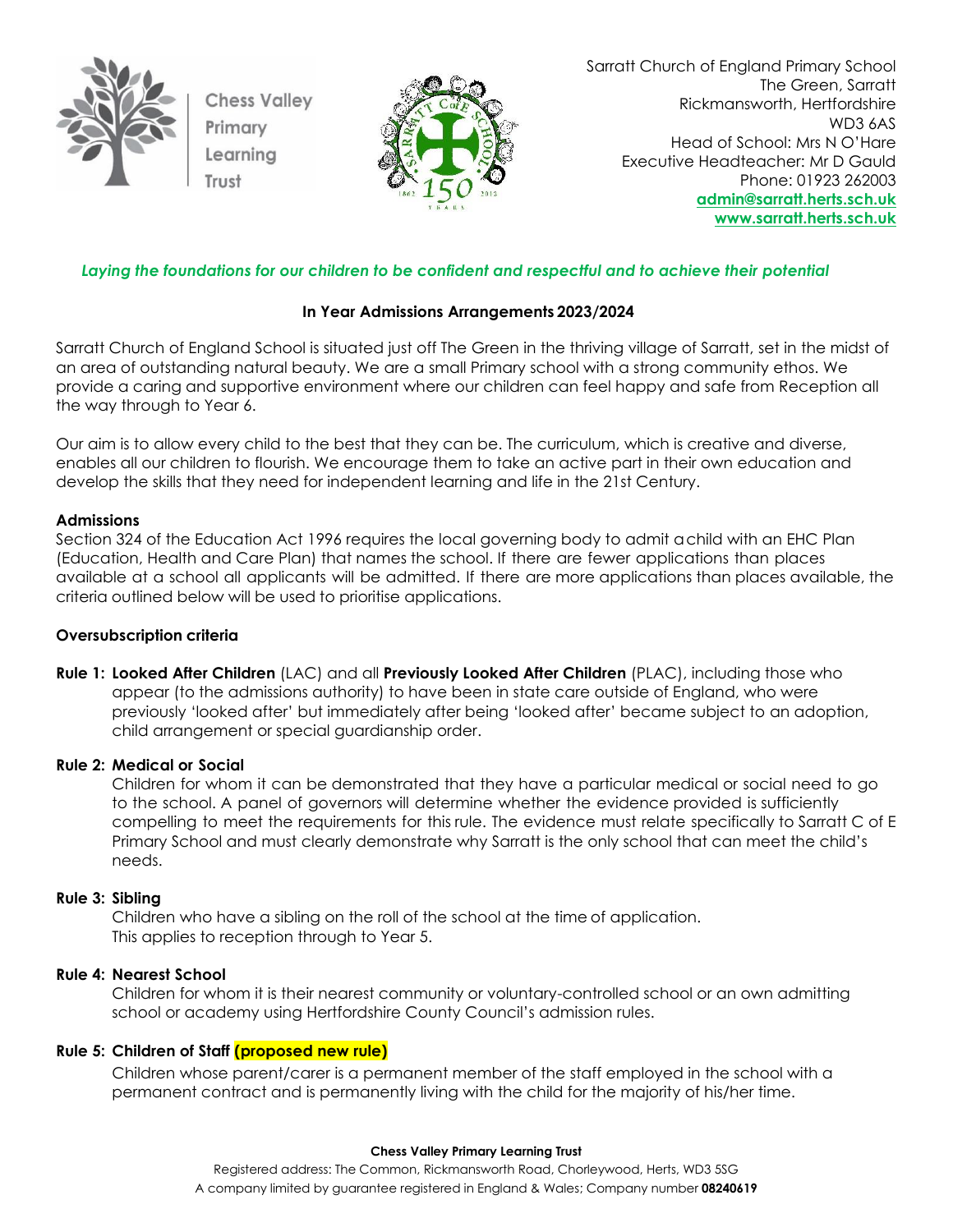### **Rule 6: Any other children**

Any other children not accounted for in the first five (5) criteria.

These rules are applied in the order they are printed above. If more children qualify under a particular rule than there are places available, a tie break will be used by applying the next rule to those children. In the case of applicants under Rule 6, priority will be given to those whose home address is closest to the school.

## **IN-YEAR ADMISSIONS PROCEDURE AND ADDITIONAL GUIDANCE**

## **Completing the application**

- The parent/carer must complete and return the school's In-Year Application Form *(available on request from the admissions officer at the school)*.
- In year applications will be processed and a decision made and communicated to the parent/carer in writing within 15 school days after receipt of the completed application.
- A completed application includes the application form, proof of address and any other documentation requested by the school.
- Unsuccessful applications have the right to appeal. Details for appeals are set out below.

# **Over-Subscription Criteria**

- In the case of children with special educational needs or a disability, but no Education, Health & Care Plan (EHCP), the oversubscription criteria will be applied as fairly to them as to other applicants.
- Twins/Multiple Births: The governors will admit over the published admissions number (PAN) when a single twin/multiple birth child is allocated a place at the school, as an exception to the infant class size rule.

## **Out of Age Cohort Applications**

• A parent/carer may apply for their child to be admitted outside of their normal age-appropriate cohort. Any application of this kind should be accompanied by supporting evidence from relevant professionals who know & have worked with the child. This supporting evidence must state why the child should be admitted outside of their normal age group. This additional information is provided to support the decisionmaking process. Without it, the governors would be unable to make an informed decision. Any decision must be made in the best interests of the child and the governors will take into account the child's individual circumstances and any other professional evidence submitted or provided.

### **Tie Break**

- When there is a need for a tie break where two different addresses are the same distance from a school, in the case of a block of flats for example, the lower door number will be deemed nearest as logically this will be on the ground floor and therefore closer.
- If there are two identical addresses of separate applicants, the tie break will be random. Every child entered onto the HCC admissions database has an individual random number assigned, between 1 and 1 million, against each preference school.
- When there is a need for a final tie break the random number is used to allocate the place, with the lowest number given priority.

### **Appeals**

- The statutory right to appeal does not apply if the child is offered a place at the school but not in their preferred age group.
- A repeat application for admission within the same academic year will not be considered by the governors unless, in their opinion, there has been a significant change of circumstances.
- It is the responsibility of the parent/carer, whose child is on the continuing interest list, to keep the school advised of any change in circumstances.
- A parent/carer who has not been allocated a place for their child has the right of appeal to an independent panel.
- Once the school has informed the local authority of the application, the parent/carer should receive a letter with registration information for making an appeal. If this is not received, then a parent/carer should call the Customer Service Centre on 0300 123 4043 to request registration details to log into **[HCC appeals](http://www.hertfordshire.gov.uk/schoolappeals)** and click on the link 'log into the appeals system'.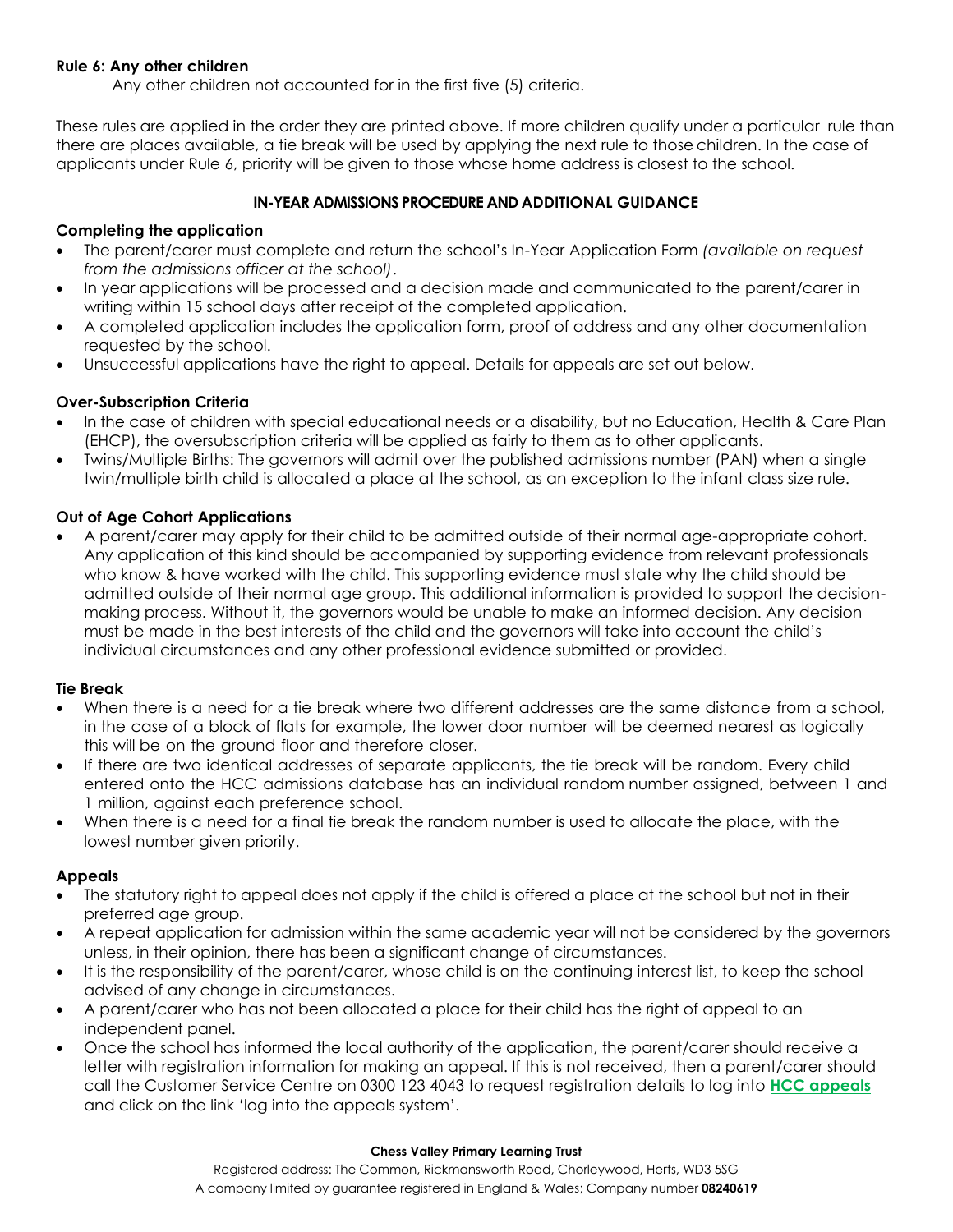### **Fair Access Protocol**

• The school participates in the Fair Access Protocol, coordinated by the local authority.

## **Explanatory notes and definitions**

The following definitions apply to terms used in the admissions criteria:

**Rule 1: Looked After Children** (LAC) and all **Previously Looked After Children** (PLAC), including those who appear (to the admissions authority) to have been in state care outside of England, who were previously 'looked after' but immediately after being 'looked after' became subject to an adoption, child arrangement or special guardianship order.

Places are allocated to children in public care according to Chapter 7, Section 2 of the School Admissions (Admission Arrangements and Co-ordination of Admission Arrangements) (England) Regulations 2012. These children will be prioritised under rule 1.

Highest priority will also be given to children who were previously looked after, including those looked after outside England, but ceased to be so because they were adopted, or became subject to a child arrangement order or a special guardianship order.

A "child looked after" is a child who is: a) in the care of a local authority, or b) being provided with accommodation by a local authority in the exercise of their social services functions (section 22(1) of The Children Act 1989) All children adopted from care who are of compulsory school age are eligible for admission under rule 1.

Children in the process of being placed for adoption are classified by law as children looked after providing there is a Placement Order and the application would be prioritised under Rule 1. Children who were not "looked after" **immediately** before being adopted or made the subject of a child arrangement order or special guardianship order, **will not** be prioritised under rule 1.

Applications made for these children, with suitable supporting professional evidence, can be considered under rule 2.

<sup>1</sup> Child arrangements order Under the provisions of the Children and Families Act 2014, which amended section 8 of the Children Act 1989, residence orders have now been replaced by child arrangements orders which settle the arrangements to be made as to the person with whom the child is to live.

² Special guardianship order Under 14A of The Children Act 1989, an order appointing one or more individuals to be a child's special guardian or guardians.

Children previously looked after abroad and subsequently adopted will be prioritised under Rule 1 if the child's previously looked after status and adoption is confirmed by Hertfordshire's "Virtual School". The child's previously looked after status will be decided in accordance with the definition outlined in The Children & Social Work Act 2017:

- i. to have been in state care in a place outside England and Wales because he or she would not otherwise have been cared for adequately,
- ii. to have ceased to be in that state care as a result of being adopted.

A child is in "state care" if he or she is in the care of, or accommodated by any of the following: a) a public authority,

b) a religious organisation, or

c) any other organisation the sole or main purpose of which is to benefit society.

### **Rule 2: Children for whom it can be demonstrated that they have a particular medical or social need to go to the school**

Rule 2 applications will only be considered at the time of the initial application, unless there has been a significant and exceptional change of circumstances within the family since the application was submitted.

#### **Chess Valley Primary Learning Trust**

Registered address: The Common, Rickmansworth Road, Chorleywood, Herts, WD3 5SG A company limited by guarantee registered in England & Wales; Company number **08240619**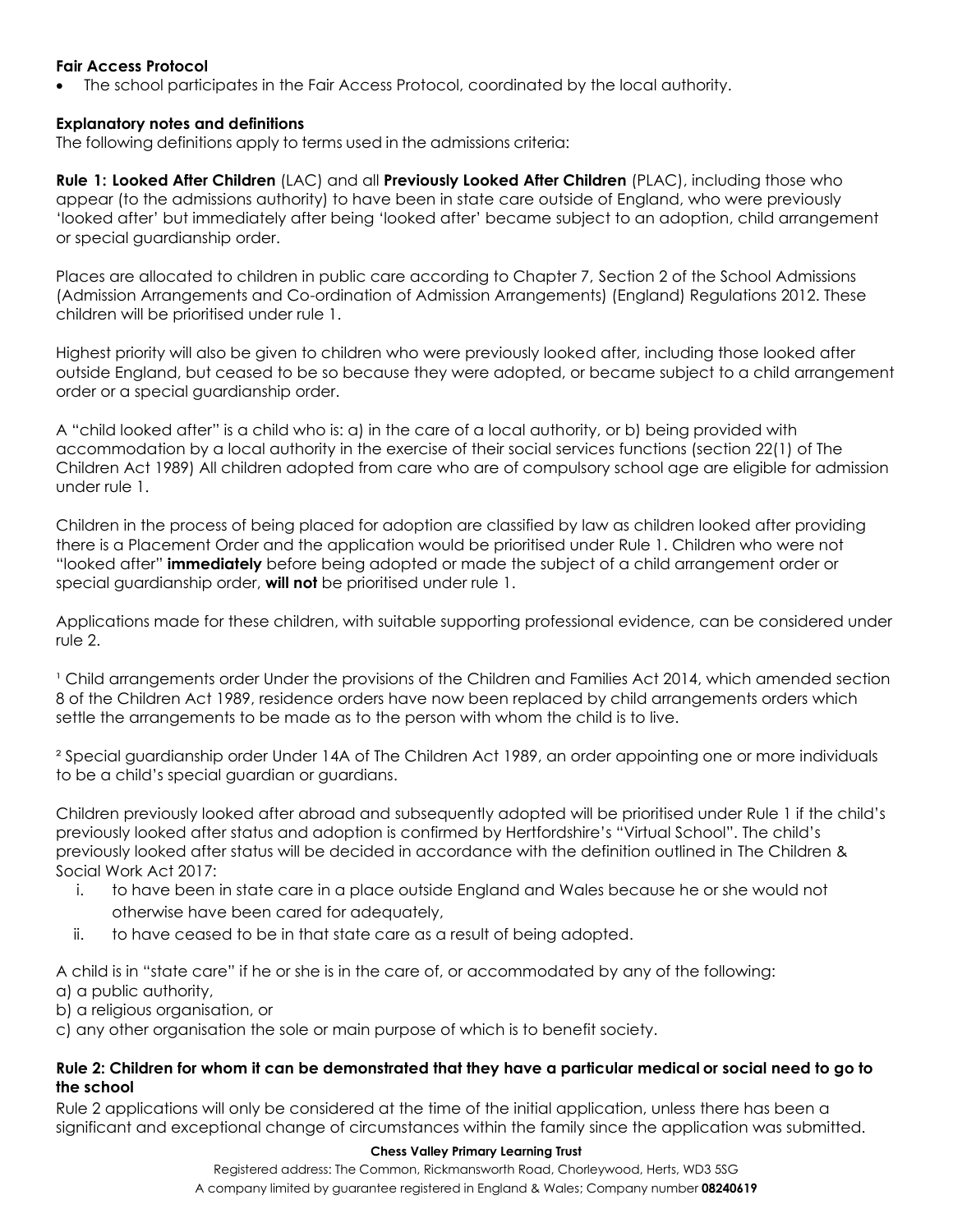All schools in Hertfordshire have experience in dealing with children with diverse social and medical needs. However, in a few very exceptional cases, there are reasons why a child has to go to one specific school.

Few applications under Rule 2 are agreed.

All applications are considered individually but a successful application should include the following:

- a) Specific recent professional evidence that justifies why only one school can meet a child's individual needs, and/or
- b) Professional evidence that outlines exceptional family circumstances making clear why only one school can meet he child's needs.
- c) If the requested school is not the nearest school to the child's home address clear reasons why the nearest school is not appropriate.
- d) For medical cases a clear explanation of why the child's severity of illness or disability makes attendance at only a specific school essential. Evidence should make clear why only one school is appropriate.

A Rule 2 application will generally not be upheld in cases where more than one school could meet the child's need. In exceptional cases relating to a disability, where more than one school in the county can meet the child's specific needs, a clear and compelling case can be made for the "nearest" school with the relevant facilities, environment or location.

You must clearly explain why attendance at the "nearest" school with these facilities is essential.

Applications under Rule 2 can only be considered when supported by a recent letter from a professional involved with the child or family, for example a doctor, psychologist or police officer. The supporting evidence needs to demonstrate why only one named school can meet the social/medical needs of the child.

Applications for children who were not "looked after" immediately before being adopted or made the subject of a child arrangement order or special guardianship order may be made under this rule.

# **Definition of sibling**

A sibling is defined as: the sister, brother, half brother or sister, adopted brother or sister, child of the parent/carer or partner or a child looked after or previously looked after' and in every case living permanently<sup>2</sup> in a placement within the home as part of the family household from Monday to Friday at the time of this application.

A sibling must be on the roll of the named school at the time the younger child starts or have been offered and accepted a place.

If a place is obtained for an older child using fraudulent information, there will be no sibling connection available to subsequent children from that family.

<sup>1</sup> Children previously looked after are those children adopted or with a special guardianship order or child arrangements order. This definition was amended following a determination by the OSA in August 2014. ² A sibling link will not be recognised for children living temporarily in the same house, for example a child who usually lives with one parent but has temporarily moved or a looked after child in a respite placement or very short term or bridging foster placement.

# **Home address**

The address provided must be the child's current permanent address at the time of application:

- "At the time of application" means the closing date for applications
- "Permanent" means that the child has lived at that address for at least a year

Where a family has not lived at an address for a year, they must be able to demonstrate that they own the property or have a tenancy agreement for a minimum of 12 months and the child must be resident in the property at the time of application.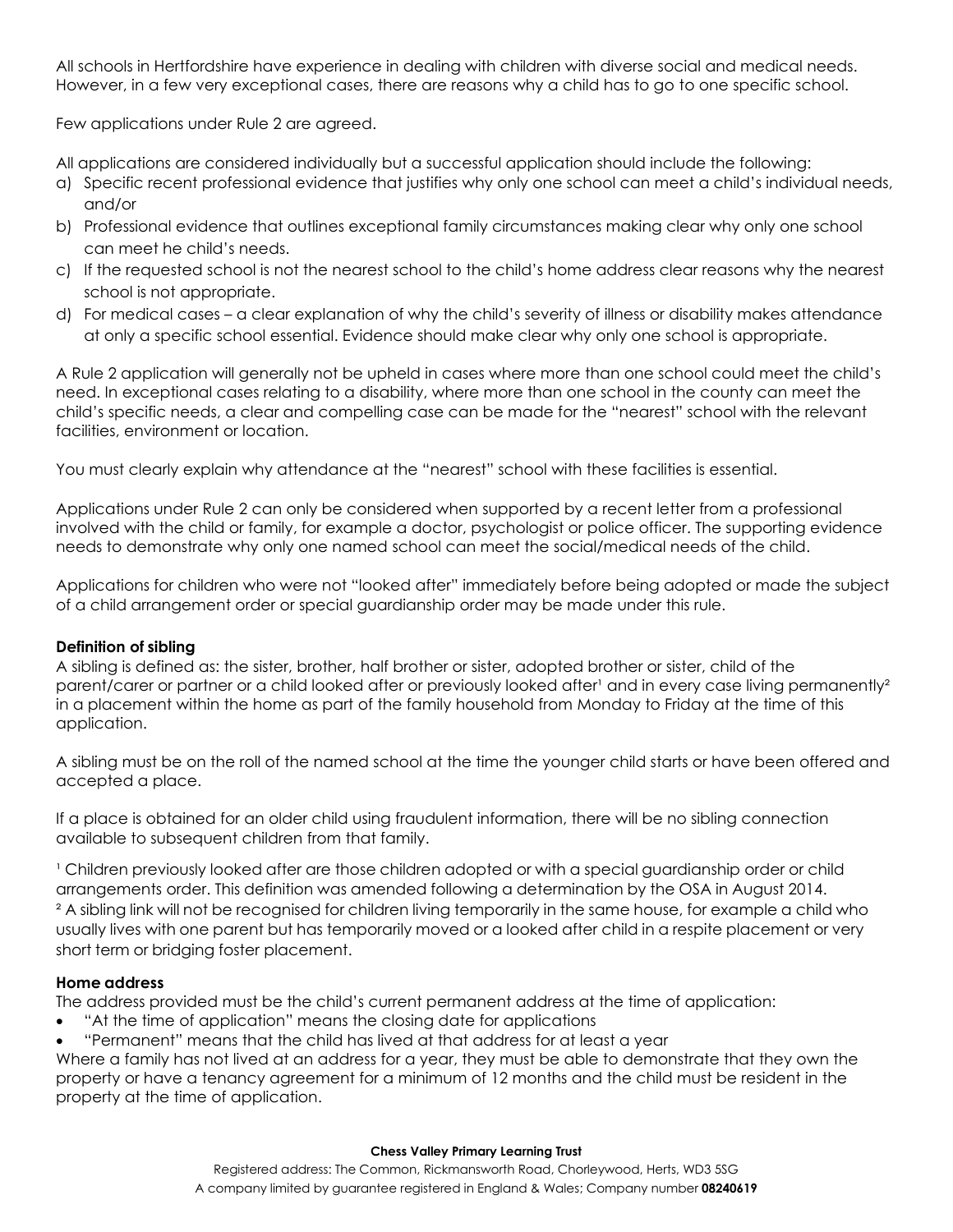The application can only be processed using one address. If a child lives at more than one address (for example due to a separation) the address used will be the one where the child lives for the majority of the time. If a child lives at two addresses equally, parents/carers should make a single joint application naming one address.

If a child's permanent residence is disputed, parents/carers should provide court documentation to evidence the address that should be used for admission allocation purposes. If two applications are received, with different addresses, neither will be processed until the address issue is reconciled.

It is for a child's home LA to determine address. If two applications, with different addresses are received from the same LA, it will be for that LA to determine permanent address.

If two applications are received from two different LAs, the above process will be used. If two different applications are received for the same child from the same address, e.g., containing different preferences, parents/carers will be invited to submit a joint application or provide court documentation to evidence the preferences that should be used for the admission process.

Until the preference issue is reconciled neither application will be processed.

## **Rule 5: Children of Staff**

Children whose parent/carer is a permanent member of the staff employed in the school with a permanent contract and is permanently living with the child for the majority of his/her time.

- a) Parent/carer shall mean and include any person or persons with parental responsibility for the child.
- b) Children of staff will be considered in the following circumstances:
	- i) Where the member of staff has been employed at the school for two or more years at the time at which the application for admission to the school is made, or
	- ii) The member of staff is recruited to fill a vacant post for which there is a demonstrable skill shortage.

# **Fraudulent applications**

Sarratt C of E Primary School will do as much as possible to prevent applications being made from fraudulent addresses. Address evidence is frequently requested, monitored and checked and school places will be withdrawn when false information is deliberately provided. The school will take action in the following circumstances:

- When a child's application address does not match the address of that child at their current school;
- When a child lives at a different address to the applicant;
- When the applicant does not have parental responsibility;
- When a family move shortly after the closing date of applications when one or more of the following applies:
	- The family has moved to a property from which theirapplication was less likely to be successful;
	- The family has returned to an existing property;
	- The family lived in rented accommodation for a short period of time (anything less than a year) over the application period;
	- Council tax information shows a different residence at the time of application.
- When a child starts at the allocated school and their addressis different from the address used at the time of application.